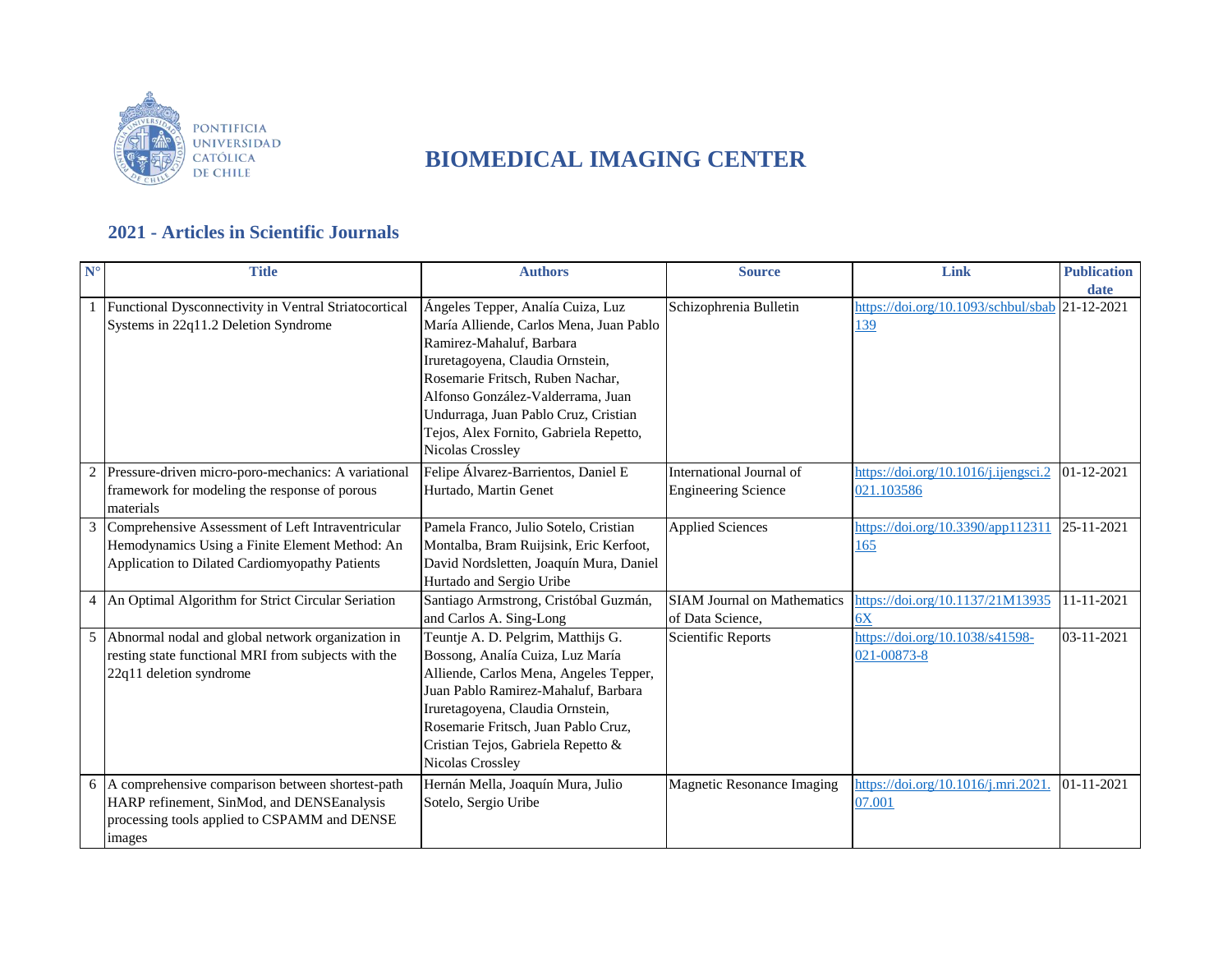| $N^{\circ}$ | <b>Title</b>                                                                                                                                                | <b>Authors</b>                                                                                                                                                                                                                                                 | <b>Source</b>                                                                           | Link                                                            | <b>Publication</b><br>date |
|-------------|-------------------------------------------------------------------------------------------------------------------------------------------------------------|----------------------------------------------------------------------------------------------------------------------------------------------------------------------------------------------------------------------------------------------------------------|-----------------------------------------------------------------------------------------|-----------------------------------------------------------------|----------------------------|
|             | 7 Circulating Vascular Cell Adhesion Molecule-1<br>(sVCAM-1) Is Associated With Left Atrial<br>Remodeling in Long-Distance Runners                          | Felipe Contreras-Briceño, Sebastián<br>Herrera, Julian Vega-Adauy, Manuel<br>Salinas, María Paz Ocaranza, Jorge E.<br>Jalil, Jorge Mandiola, Lorena García,<br>Mario Chiong, Pablo F. Castro, Sergio<br>Lavandero and Luigi Gabrielli                          | Frontiers in Cardiovascular<br>Medicine                                                 | https://doi.org/10.3389/fcvm.2021<br>737285                     | 01-11-2021                 |
| 8           | Online Service Function Chain Deployment for Live-<br>Streaming in Virtualized Content Delivery Networks:<br>A Deep Reinforcement Learning Approach         | Jesús Fernando Cevallos Moreno,<br>Rebecca Sattler, Raúl P. Caulier<br>Cisterna, Lorenzo Ricciardi Celsi,<br>Aminael Sánchez Rodríguez, and<br>Massimo Mecella                                                                                                 | <b>Future Internet</b>                                                                  | https://doi.org/10.3390/fi13110278 29-10-2021                   |                            |
| 9           | Lipschitz Stability for Backward Heat Equation with<br>Application to Fluorescence Microscopy                                                               | Pablo Arratia, Matias Courdurier, Evelyn<br>Cueva, Axel Osses, Benjamín Palacios                                                                                                                                                                               | SIAM Journal on<br>Mathematical Analysis                                                | https://doi.org/10.1137/20M13741<br>83                          | 25-10-2021                 |
|             | 10 Weighted neurofeedback facilitates greater self-<br>regulation of functional connectivity between the<br>primary motor area and cerebellum               | Patricia Vargas, Ranganatha Sitaram,<br>Pradyumna Sepúlveda, Cristian<br>Montalba, Mohit Rana, Rafael Torres,<br>Cristián Tejos, Sergio Ruiz                                                                                                                   | Journal of Neural Engineering                                                           | https://doi.org/10.1088/1741-<br>2552/ac2b7e                    | 14-10-2021                 |
|             | 11 Four functional magnetic resonance imaging<br>techniques for skeletal muscle exploration, a<br>systematic review                                         | Sergio Caroca, Diego Villagran, Steren<br>Chabert                                                                                                                                                                                                              | European Journal of Radiology                                                           | https://doi.org/10.1016/j.ejrad.2021 04-10-2021<br>109995       |                            |
|             | 12 Evaluation of lung aeration and respiratory system<br>mechanics in obese dogs ventilated with tidal volumes<br>based on ideal versus current body weight | J. Araos, L. Lacitignola, V. De Monte,<br>M. Stabile, I.R. Porter, D. E. Hurtado, A.<br>Perez, A. Crovace, S. Grasso, M. Martin-<br>Flores, F. Staffieri                                                                                                       | Frontiers in Veterinary Science                                                         | https://doi.org/10.3389/fvets.2021<br>704863                    | $01 - 10 - 2021$           |
|             | 13 Left Cardiac Remodelling Assessed by<br>Echocardiography Is Associated with Rho-Kinase<br><b>Activation in Long-Distance Runners</b>                     | Felipe Contreras-Briceño, Julián Vega,<br>Jorge Mandiola, María Paz Ocaranza,<br>Sebastián Herrera, Manuel Salinas,<br>Rodrigo Fernández, Jorge E. Jalil, Sergio<br>Lavandero, Mario Chiong, Paz Godoy,<br>Pablo F.Castro, Marta Sitges and Luigi<br>Gabrielli | Journal of Cardiovascular<br>Development and Disease                                    | https://doi.org/10.3390/jcdd810011 24-09-2021<br>$\overline{8}$ |                            |
|             | 14 Clinically Correct Report Generation from Chest X-<br><b>Rays Using Templates</b>                                                                        | Pino P., Parra D., Besa C., Lagos C.                                                                                                                                                                                                                           | Machine Learning in Medical<br>Imaging. MLMI 2021. Lecture<br>Notes in Computer Science | https://doi.org/10.1007/978-3-030-<br>87589-3 67                | 21-09-2021                 |
|             | 15 Three-dimensional quantification of circulation using<br>finite-element methods in four-dimensional flow MR<br>data of the thoracic aorta                | Julio Sotelo, Malenka M Bissell, Yaxin<br>Jiang, Hernán Mella, Joaquín Mura,<br>Sergio Uribe                                                                                                                                                                   | Magnetic Resonance in<br>Medicine                                                       | https://doi.org/10.1002/mrm.29004 07-09-2021                    |                            |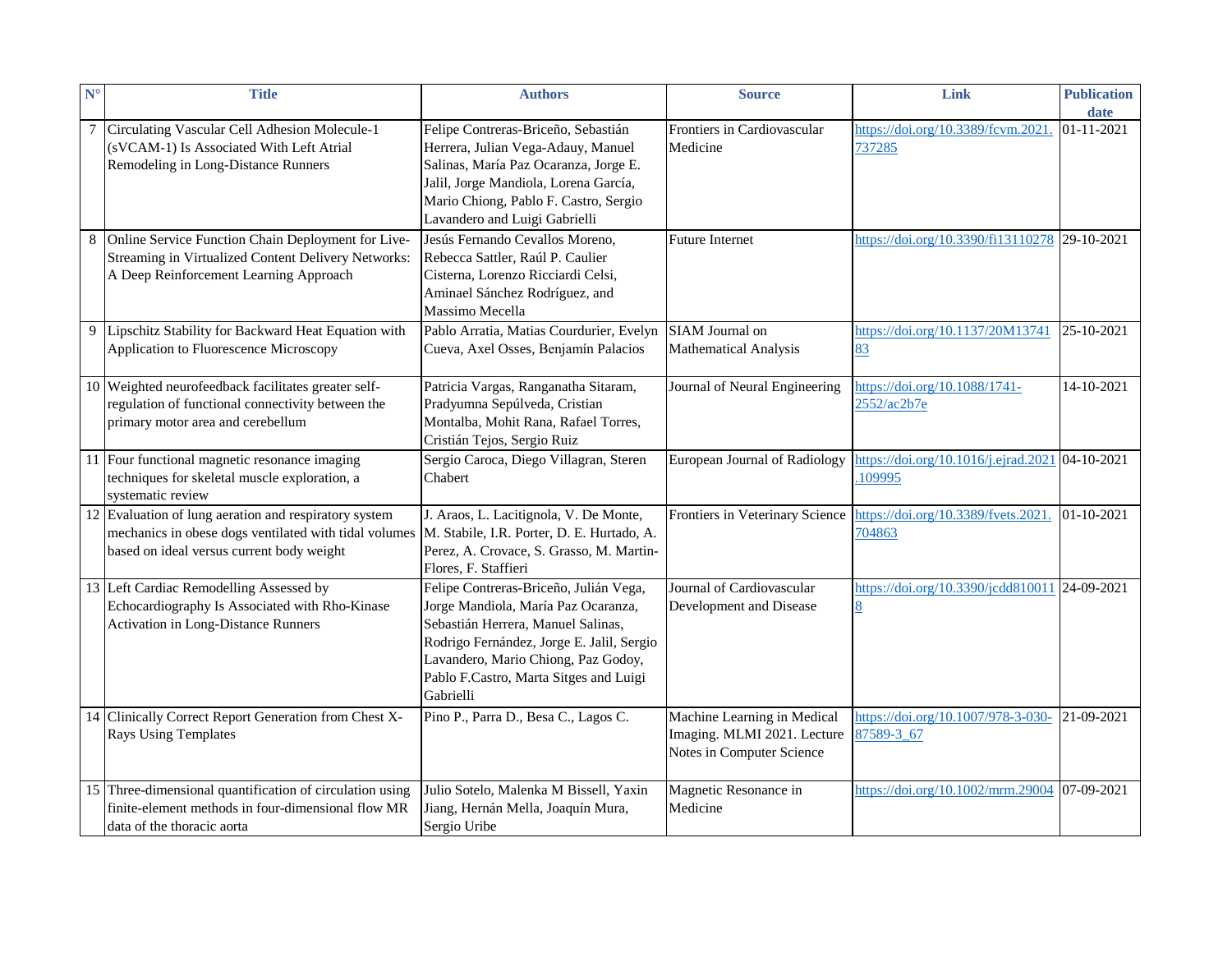| $N^{\circ}$ | <b>Title</b>                                                                                                                                                                                       | <b>Authors</b>                                                                                                                                                                                                                     | <b>Source</b>                                  | Link                                                                     | <b>Publication</b><br>date |
|-------------|----------------------------------------------------------------------------------------------------------------------------------------------------------------------------------------------------|------------------------------------------------------------------------------------------------------------------------------------------------------------------------------------------------------------------------------------|------------------------------------------------|--------------------------------------------------------------------------|----------------------------|
|             | 16 Adaptive Mesh Refinement in Deformable Image<br>Registration: A Posteriori Error Estimates for Primal<br>and Mixed Formulations Read More:<br>https://epubs.siam.org/doi/abs/10.1137/20M1364333 | N. Barnafi, G.N. Gatica, D.E. Hurtado,<br>W. Miranda, R. Ruiz-Baier                                                                                                                                                                | SIAM Journal on Imaging<br>Sciences            | https://doi.org/10.1137/20M13643<br>$\frac{33}{2}$                       | 30-08-2021                 |
|             | 17 Exercise training reduces brainstem oxidative stress<br>and restores normal breathing function in heart failure                                                                                 | Esteban Díaz-Jara, Hugo S Díaz,<br>Angélica Rios-Gallardo, Domiziana<br>Ortolani, David C Andrade, Camilo<br>Toledo, Katherin V Pereyra, Karla<br>Schwarz, Gigliola Ramirez, Fernando C<br>Ortiz, Marcelo E Andía, Rodrigo Del Rio | Free Radical Biology and<br>Medicine           | https://doi.org/10.1016/j.freeradbio 20-08-2021<br>med.2021.06.032       |                            |
|             | 18 Sex Differences in Drug-Induced Arrhythmogenesis                                                                                                                                                | Mathias Peirlinck, Francisco Sahli<br>Costabal and Ellen Kuhl                                                                                                                                                                      | Frontiers in Physiology                        | https://doi.org/10.3389/fphys.2021<br>708435                             | 19-08-2021                 |
|             | 19 Validation of 4D Flow based relative pressure maps<br>in aortic flows                                                                                                                           | David Nolte, Jesús Urbina, Julio Sotelo,<br>Leo Sok, Cristian Montalba, Israel<br>Valverde, Axel Osses, Sergio Uribe,<br>Cristóbal Bertoglio                                                                                       | <b>Medical Image Analysis</b>                  | https://doi.org/10.1016/j.media.202 15-08-2021<br>1.102195               |                            |
|             | 20 Streaking artifact suppression of quantitative<br>susceptibility mapping reconstructions via L1-norm<br>data fidelity optimization (L1-QSM)                                                     | Carlos Milovic, Mathias Lambert,<br>Christian Langkammer, Kristian Bredies,<br>Pablo Irarrazaval, Cristian Tejos                                                                                                                   | Magnetic Resonance in<br>Medicine              | https://doi.org/10.1002/mrm.28957 04-08-2021                             |                            |
|             | 21 La atrofia cerebral regional se relaciona con el<br>deterioro de la cognición social en esclerosis múltiple                                                                                     | Tomas P Labbé, Cristian Montalba,<br>Mariana Zurita, Ethel Leslie Ciampi,<br>Juan Pablo Cruz, Macarena Vásquez,<br>Sergio Uribe, Nicolás Crossley, Claudia<br>Cárcamo                                                              | Arquivos de Neuro-Psiquiatría                  | https://doi.org/10.1590/0004-282X- 01-08-2021<br>anp-2020-0162           |                            |
|             | 22 A spatial off-resonance correction in spirals for<br>Magnetic Resonance Fingerprinting                                                                                                          | Ronal Coronado, Gastão Lima Da Cruz,<br>Carlos Castillo-Passi, Cristian Tejos,<br>Sergio Uribe, Claudia Prieto, Pablo<br>Irarrazaval                                                                                               | <b>IEEE Transactions on Medical</b><br>Imaging | https://doi.org/10.1109/TMI.2021.3 26-07-2021<br>100293                  |                            |
|             | 23 Image Quality Assessment to Emulate Experts'<br>Perception in Lumbar MRI Using Machine Learning                                                                                                 | Steren Chabert, Juan Sebastian Castro,<br>Leonardo Muñoz, Pablo Cox, et al.                                                                                                                                                        | <b>Applied Sciences</b>                        | https://doi.org/10.3390/app111466<br>16                                  | 19-07-2021                 |
|             | 24 Neuroplasticity after olfactory training in post-<br>surgical olfactory impaired patients, using functional<br>magnetic resonance imaging. A randomized pilot<br>study                          | Francisco García-Huidobro, Cristian<br>Montalba, Andres Rosenbaum, David<br>Jofre, Marcelo Andia, Pablo Villanueva,<br>Claudio Callejas, Claudia Gonzalez                                                                          | <b>Authorea Preprints</b>                      | https:// <u>doi.org/10.22541/au.162664</u> 18-07-2021<br>827.75565992/v1 |                            |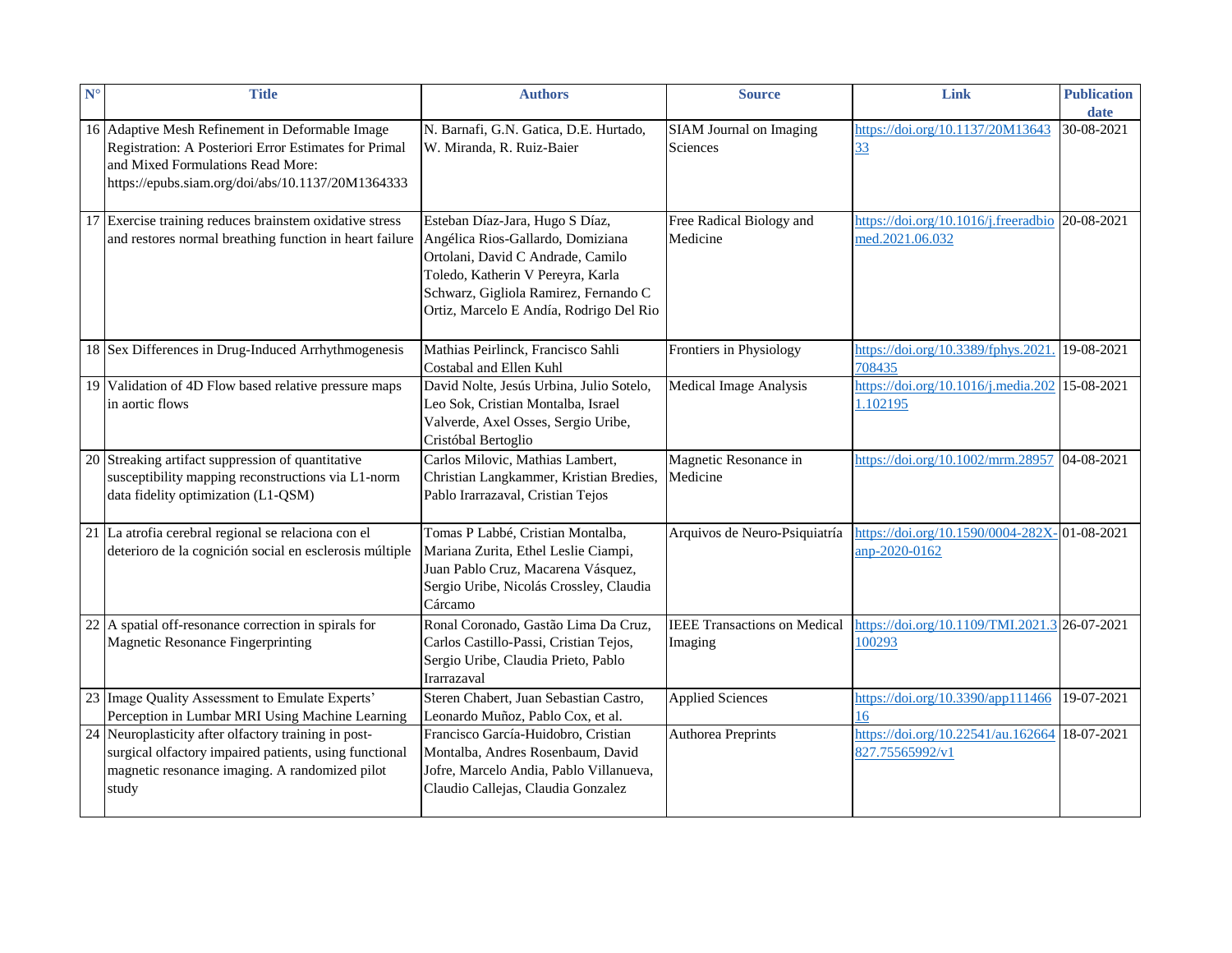| $N^{\circ}$ | <b>Title</b>                                                                                                                                                               | <b>Authors</b>                                                                                                                                                                                                                                        | <b>Source</b>                                                                                                                                                            | Link                                                                                                  | <b>Publication</b><br>date |
|-------------|----------------------------------------------------------------------------------------------------------------------------------------------------------------------------|-------------------------------------------------------------------------------------------------------------------------------------------------------------------------------------------------------------------------------------------------------|--------------------------------------------------------------------------------------------------------------------------------------------------------------------------|-------------------------------------------------------------------------------------------------------|----------------------------|
|             | 25 An off-resonance insensitive orthogonal CSPAMM<br>sequence (ORI-O-CSPAMM) for the acquisition of<br>CSPAMM and MICSR grids in half scan time                            | Hernán Mella, Hui Wang, Cristian<br>Montalba, Sergio Uribe                                                                                                                                                                                            | Magnetic Resonance in<br>Medicine                                                                                                                                        | https://doi.org/10.1002/mrm.28916                                                                     | 13-07-2021                 |
|             | 26 Comprehensive Assessment of Heart Failure with<br>Preserved Ejection Fraction Using Cardiac MRI                                                                         | Julián Vega-Adauy, Ozge Ozden Tok,<br>Ahmet Celik, Ahmet Barutcu, Mani A.<br>Vannan                                                                                                                                                                   | <b>Heart Failure Clinics</b>                                                                                                                                             | https://doi.org/10.1016/j.hfc.2021.0 03-07-2021<br>3.006                                              |                            |
|             | 27 Northern Chile intermediate-depth earthquakes<br>controlled by plate hydration                                                                                          | Leoncio Cabrera, Sergio Ruiz, Piero Poli,<br>Eduardo Contreras-Reyes, Axel Osses,<br>Renzo Mancini                                                                                                                                                    | Geophysical Journal<br>International                                                                                                                                     | https://doi.org/10.1093/gji/ggaa565 01-07-2021                                                        |                            |
|             | 28 Association between serum sphingolipids and<br>eudaimonic well-being in white U.S. adults                                                                               | Loni Berkowitz, Marcela P. Henríquez,<br>Cristian Salazar, Eric Rojas, Guadalupe<br>Echeverría, Gayle D. Love, Attilio<br>Rigotti, Christopher L. Coe & Carol D.<br>Ryff                                                                              | <b>Scientific Reports</b>                                                                                                                                                | https://doi.org/10.1038/s41598-<br>021-92576-3                                                        | 23-06-2021                 |
|             | 29 Learning Atrial Fiber Orientations and Conductivity<br>Tensors from Intracardiac Maps Using Physics-<br><b>Informed Neural Networks</b>                                 | Thomas Grandits, Simone Pezzuto,<br>Francisco Sahli Costabal, Paris<br>Perdikaris, Thomas Pock, Gernot Plank,<br>Rolf Krause                                                                                                                          | In: Ennis D.B., Perotti L.E.,<br>Wang V.Y. (eds) Functional<br>Imaging and Modeling of the<br>Heart. FIMH 2021. Lecture<br>Notes in Computer Science.<br>Springer, Cham. | https://doi.org/10.1007/978-3-030-<br>78710-3 62                                                      | 21-06-2021                 |
|             | 30 Lipoprotein receptor SR-B1 deficiency enhances<br>adipose tissue inflammation and reduces<br>susceptibility to hepatic steatosis during diet-induced<br>obesity in mice | Katherine Rivera, Verónica Quiñones,<br>Ludwig Amigo, Nicolás Santander,<br>Francisca Salas-Pérez, Aline Xavier,<br>Marta Fernández-Galilea, Gonzalo<br>Carrasco, Daniel Cabrera, Marco Arrese,<br>Dolores Busso, Marcelo E Andia, Attilio<br>Rigotti | Biochimica et Biophysica Acta<br>(BBA) - Molecular and Cell<br><b>Biology of Lipids</b>                                                                                  | https://doi.org/10.1016/j.bbalip.202 01-06-2021<br>1.158909                                           |                            |
|             | 31 Accelerating cardiac and vessel mechanics<br>simulations: An energy-transform variational<br>formulation for soft-tissue hyperelasticity                                | Patricio Zavala, Daniel E. Hurtado                                                                                                                                                                                                                    | Computer Methods in Applied<br>Mechanics and Engineering                                                                                                                 | https://doi.org/10.1016/j.cma.2021. 01-06-2021<br>113764                                              |                            |
|             | 32 GOFOS, ground optical fog observation system for<br>monitoring the vertical stratocumulus-fog cloud<br>distribution in the coast of the Atacama Desert, Chile           | Camilo del Río, Felipe Lobos, Alexander<br>Siegmund, Cristian Tejos, Pablo Osses,<br>Zeidy Huaman, Juan Pablo Meneses,<br>Juan-Luis García                                                                                                            | Journal of Hydrology                                                                                                                                                     | https://doi.org/10.1016/j.jhydrol.20 01-06-2021<br>21.126190                                          |                            |
|             | 33 Resonancia magnética cardíaca en arritmias. In book:<br>Experto Universitario en Aplicación Clínica de la<br>Resonancia Magnética Cardíaca                              | Julián Vega Adauy, Daniel Lorenzatti, A. Editorial Panamericana<br>Doltra Magarolas                                                                                                                                                                   |                                                                                                                                                                          | https://www.researchgate.net/publi<br>cation/352101342 Resonancia ma<br>gnetica cardiaca en arritmias | 01-06-2021                 |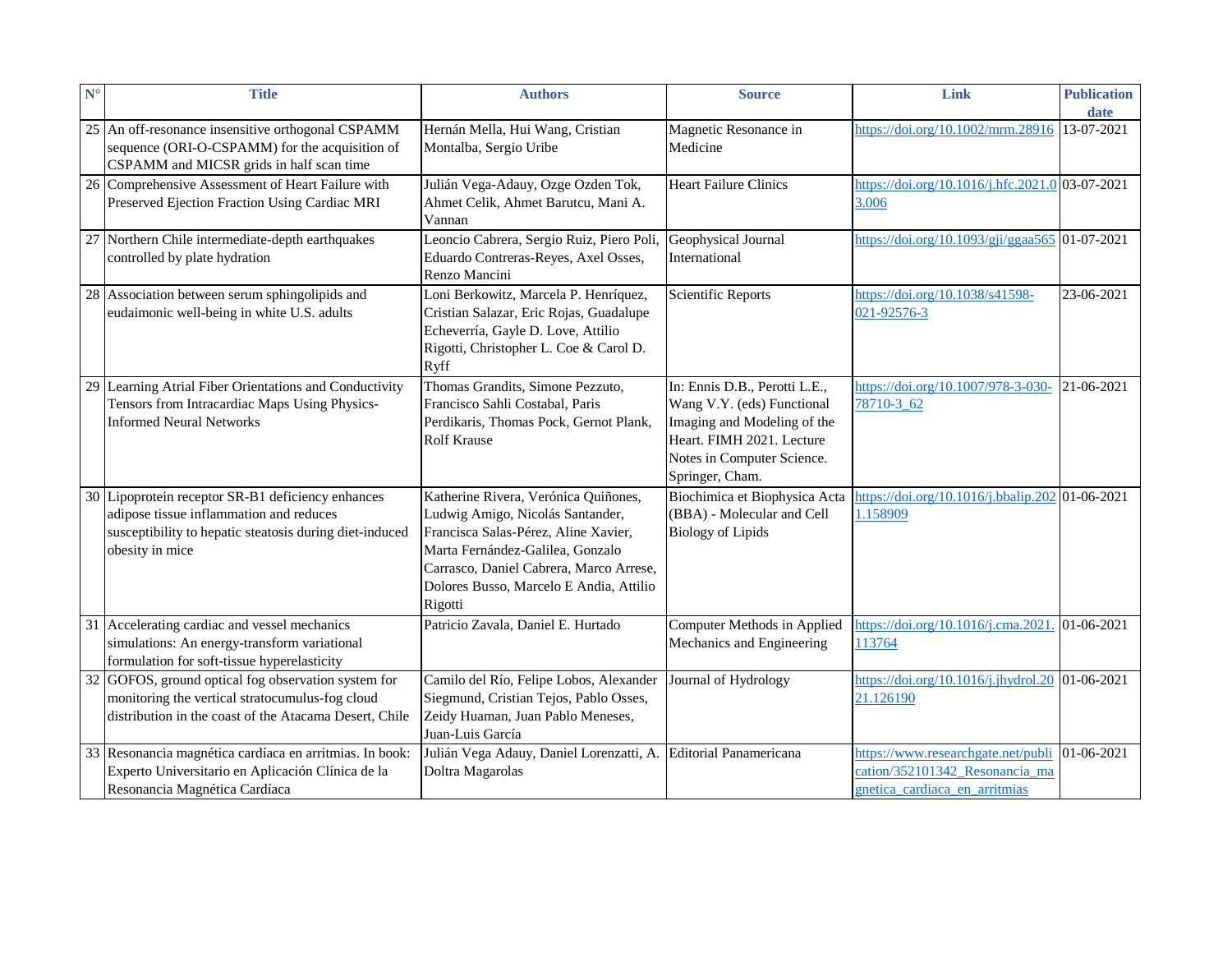| $N^{\circ}$ | <b>Title</b>                                                                                                                                         | <b>Authors</b>                                                                                                                                                             | <b>Source</b>                       | Link                                            | <b>Publication</b> |
|-------------|------------------------------------------------------------------------------------------------------------------------------------------------------|----------------------------------------------------------------------------------------------------------------------------------------------------------------------------|-------------------------------------|-------------------------------------------------|--------------------|
|             |                                                                                                                                                      |                                                                                                                                                                            | Journal of Cardiovascular           |                                                 | date               |
|             | 34 False lumen pressure estimation in type B aortic<br>dissection using 4D flow cardiovascular magnetic<br>resonance: comparisons with aortic growth | David Marlevi, Julio A. Sotelo, Ross<br>Grogan-Kaylor, Yunus Ahmed, Sergio<br>Uribe, Himanshu J. Patel, Elazer R.<br>Edelman, David A. Nordsletten &<br>Nicholas S. Burris | <b>Magnetic Resonance</b>           | https://doi.org/10.1186/s12968-<br>021-00741-4  | 13-05-2021         |
|             | 35 Automatic determination of the regularization                                                                                                     | Gabriel Varela-Mattatall, Corey A.                                                                                                                                         | Magnetic Resonance in               | https://doi.org/10.1002/mrm.28812 08-05-2021    |                    |
|             | weighting for wavelet-based compressed sensing MRI Baron, Ravi S. Menon<br>reconstructions                                                           |                                                                                                                                                                            | Medicine                            |                                                 |                    |
|             | 36 Assessment of hepatic fatty acids during non-                                                                                                     | Aline Xavier, Flavia Zacconi, Fabián                                                                                                                                       | Annals of Hepatology                | https://doi.org/10.1016/j.aohep.202 04-05-2021  |                    |
|             | alcoholic steatohepatitis progression using magnetic                                                                                                 | Santana-Romo, Thomas R Eykyn,                                                                                                                                              |                                     | 1.100358                                        |                    |
|             | resonance spectroscopy                                                                                                                               | Begoña Lavin, Alkystis Phinikaridou,                                                                                                                                       |                                     |                                                 |                    |
|             |                                                                                                                                                      | René Botnar, Sergio Uribe, Juan Esteban<br>Oyarzún, Daniel Cabrera, Marco Arrese,                                                                                          |                                     |                                                 |                    |
|             |                                                                                                                                                      | Marcelo E Andia                                                                                                                                                            |                                     |                                                 |                    |
|             | 37 New primal and dual-mixed finite element methods                                                                                                  | Nicolas Barnafi, Gabriel N Gatica,                                                                                                                                         | Mathematical Models and             | https://doi.org/10.1142/S02182025 29-04-2021    |                    |
|             | for stable image registration with singular                                                                                                          | Daniel E Hurtado, Willian Miranda,                                                                                                                                         | Methods in Applied Sciences         | 2150024X                                        |                    |
|             | regularization                                                                                                                                       | Ricardo Ruiz-Baier                                                                                                                                                         |                                     |                                                 |                    |
|             | 38 Towards real-time fire data synthesis using numerical                                                                                             | Wolfram Jahn, Frane Sazunic, Carlos                                                                                                                                        | Journal of Fire Sciences            | https://doi.org/10.1177/073490412               | 16-04-2021         |
|             | simulations                                                                                                                                          | Sing-Long                                                                                                                                                                  |                                     | 1993449                                         |                    |
|             | 39 HARP-I: A Harmonic Phase Interpolation Method for                                                                                                 | Hernán Mella, Joaquín Mura, Hui Wang,                                                                                                                                      | <b>IEEE Transactions on Medical</b> | https://doi.org/10.1109/TMI.2021.3 01-04-2021   |                    |
|             | the Estimation of Motion From Tagged MR Images                                                                                                       | Michael D Taylor, Radomir Chabiniok,                                                                                                                                       | Imaging                             | 051092                                          |                    |
|             |                                                                                                                                                      | Jaroslav Tintera, Julio Sotelo, Sergio                                                                                                                                     |                                     |                                                 |                    |
|             |                                                                                                                                                      | Uribe                                                                                                                                                                      |                                     |                                                 |                    |
|             | 40 Pediatric multisystem SARS COV2 with versus                                                                                                       | Pignatelli, R., Antona, C.V., Rivera, I.R.                                                                                                                                 | European Journal of Pediatrics      | https://doi.org/10.1007/s00431-                 | 01-04-2021         |
|             | without cardiac involvement: a multicenter study from et al.                                                                                         |                                                                                                                                                                            |                                     | 021-04052-9                                     |                    |
|             | Latin America                                                                                                                                        |                                                                                                                                                                            |                                     |                                                 |                    |
|             | 41 Anomalous coronary artery suspected by cardiac                                                                                                    | Julián Vega, Javier López-Opitz, Hugo                                                                                                                                      | Revista chilena de cardiología      | http://dx.doi.org/10.4067/S0718-                | 01-04-2021         |
|             | magnetic resonance "RAC" sign                                                                                                                        | Martínez, Daniel Lorenzatti, Javier<br>Urmeneta, Diego Lowenstein                                                                                                          |                                     | 85602021000100065                               |                    |
|             | 42 Hepatoprotective species from the Chilean medicinal                                                                                               | Raquel Bridi, Gilsane Lino von Poser,                                                                                                                                      | Journal of Ethnopharmacology        | https://doi.org/10.1016/j.jep.2020.1 01-03-2021 |                    |
|             | flora: Junellia spathulata (Verbenaceae)                                                                                                             | Miguel Gómez, Marcelo E Andia, Juan                                                                                                                                        |                                     | 13543                                           |                    |
|             |                                                                                                                                                      | Esteban Oyarzún, Paula Núñez, Ariadsna                                                                                                                                     |                                     |                                                 |                    |
|             |                                                                                                                                                      | Jael Vasquez Arias, Christian Espinosa-                                                                                                                                    |                                     |                                                 |                    |
|             |                                                                                                                                                      | <b>Bustos</b>                                                                                                                                                              |                                     |                                                 |                    |
|             | 43 A Multi-channel Speech Enhancement Method Based                                                                                                   | Ali Dehghan Firoozabadi, Pablo                                                                                                                                             | Advances in Intelligent             | https://doi.org/10.1007/978-3-030-              | 01-03-2021         |
|             | on Subband Affine Projection Algorithm in                                                                                                            | Irarrazaval, Pablo Adasme, Hugo                                                                                                                                            | Systems and Computing, 1261         | 58669-0 41                                      |                    |
|             | Combination with Proposed Circular Nested                                                                                                            | Durney, Miguel Sanhueza, David Zabala-                                                                                                                                     |                                     |                                                 |                    |
|             | Microphone Array                                                                                                                                     | Blanco, Cesar A Azurdia-Meza                                                                                                                                               |                                     |                                                 |                    |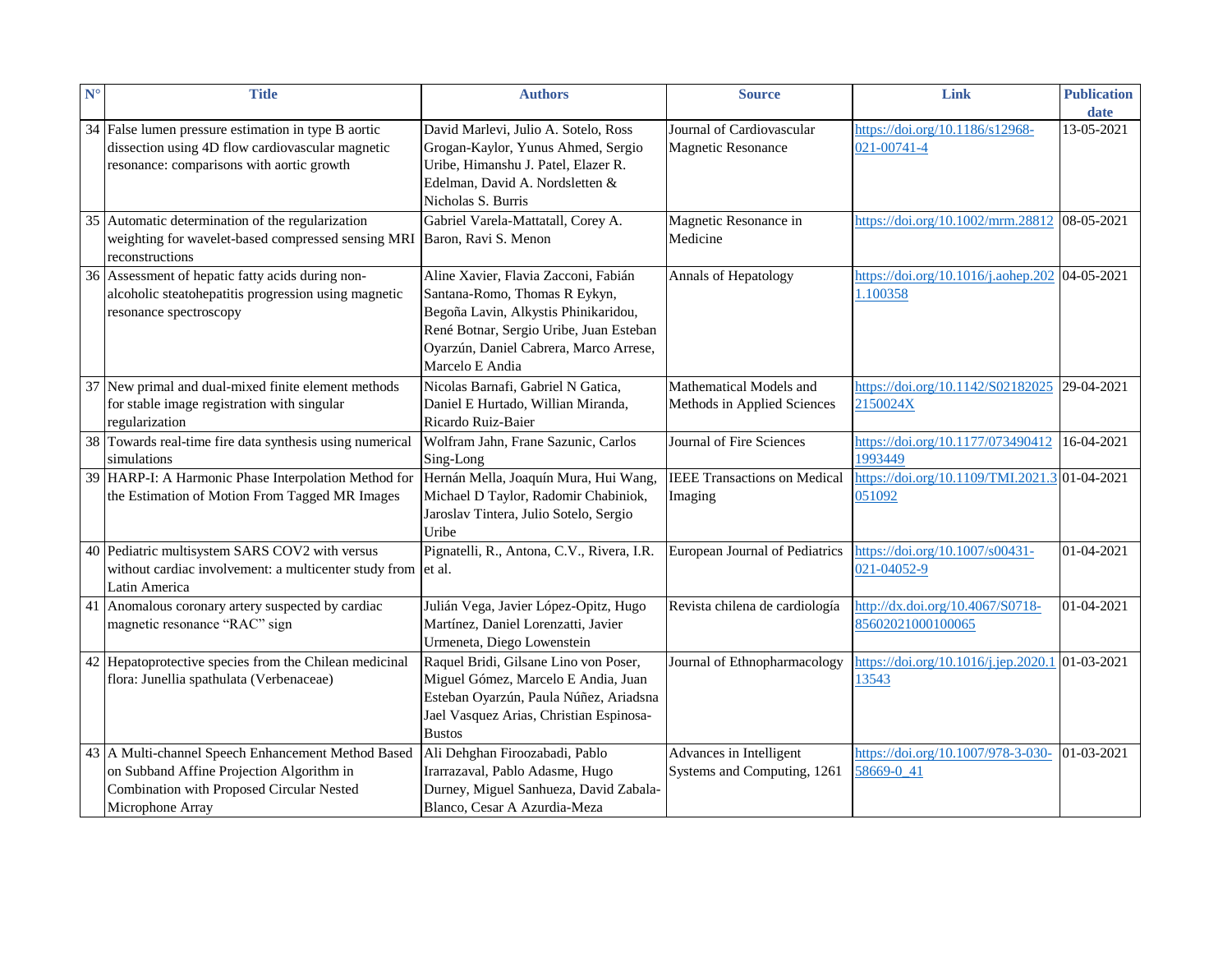| $\mathbf{N}^{\circ}$ | <b>Title</b>                                                                                                                                                | <b>Authors</b>                                                                                                                                                                                                                                                                                                                                                    | <b>Source</b>                                                            | Link                                                         | <b>Publication</b><br>date |
|----------------------|-------------------------------------------------------------------------------------------------------------------------------------------------------------|-------------------------------------------------------------------------------------------------------------------------------------------------------------------------------------------------------------------------------------------------------------------------------------------------------------------------------------------------------------------|--------------------------------------------------------------------------|--------------------------------------------------------------|----------------------------|
|                      | 44 Precision medicine in human heart modeling                                                                                                               | M Peirlinck, F Sahli Costabal, J Yao, JM<br>Guccione, S Tripathy, Y Wang, D<br>Ozturk, P Segars, TM Morrison, S<br>Levine, E Kuhl                                                                                                                                                                                                                                 | Biomechanics and Modeling in<br>Mechanobiology                           | https://doi.org/10.1007/s10237-<br>$021 - 01421 - z$         | 12-02-2021                 |
|                      | 45 Improving the robustness of MOLLI T1 maps with a<br>dedicated motion correction algorithm                                                                | G Delso, JT Ortiz-Perez, S Prat, A<br>Doltra, RJ Perea, TM Caralt, D<br>Lorenzatti, J Vega, S Sotes, M Sitges,<br>MA Janich                                                                                                                                                                                                                                       | European Heart Journal -<br>Cardiovascular Imaging                       | https://doi.org/10.1093/ehjci/jeaa35 08-02-2021<br>6.316     |                            |
|                      | 46 Validation of a deep learning reconstruction<br>framework for 3D delayed myocardial enhancement<br>imaging                                               | G Delso, K Suryanarayanan, JT Ortiz-<br>Perez, S Prat, A Doltra, RJ Perea, TM<br>Caralt, D Lorenzatti, J Vega, S Sotes, M<br>Sitges, MA Janich                                                                                                                                                                                                                    | European Heart Journal -<br>Cardiovascular Imaging                       | https://doi.org/10.1093/ehjci/jeaa35 08-02-2021<br>6.300     |                            |
|                      | 47 Estimation of changes in cyclic lung strain by<br>electrical impedance tomography: Proof-of-concept<br>study                                             | Rodrigo Cornejo, Pablo Iturrieta, Tayran<br>MM Olegário, Carolina Kajiyama,<br>Daniel Arellano, Dannette Guiñez, María<br>A Cerda, Roberto Brito, Abraham IJ<br>Gajardo, Marioli Lazo, Lorena López,<br>Caio CA Morais, Sedric González,<br>Miguel Zavala, Verónica Rojas, Juan N<br>Medel, Daniel E Hurtado, Alejandro<br>Bruhn, Cristobal Ramos, Nivia Estuardo | Acta Anaesthesiologica<br>Scandinavica                                   | https://doi.org/10.1111/aas.13723                            | 01-02-2021                 |
|                      | 48 Structural brain abnormalities in schizophrenia in<br>adverse environments: examining the effect of<br>poverty and violence in six Latin American cities | Crossley NA, Zugman A, Reyes-<br>Madrigal F, Czepielewski LS, Castro<br>MN, et al.                                                                                                                                                                                                                                                                                | <b>British Journal of Psychiatry</b>                                     | https://doi.org/10.1192/bjp.2020.14 01-02-2021<br>3          |                            |
|                      | 49 Impact of aortic arch curvature in flow<br>haemodynamics in patients with transposition of the<br>great arteries after arterial switch operation         | Julio Sotelo, Israel Valverde, Duarte<br>Martins, Damien Bonnet, Nathalie<br>Boddaert, Kuberan Pushparajan, Sergio<br>Uribe, Francesca Raimondi                                                                                                                                                                                                                   | European Heart Journal -<br>Cardiovascular Imaging                       | https://doi.org/10.1093/ehjci/jeaa41 31-01-2021<br><u>6</u>  |                            |
|                      | 50 Late presentation of ALCAPA syndrome: a rare cause<br>of heart failure                                                                                   | Lorenzatti, D., Cepas Guillén, P., Vega<br>Adauy, J. et al.                                                                                                                                                                                                                                                                                                       | International Journal of<br>Cardiovascular Imaging                       | https://doi.org/10.1007/s10554-<br>021-02158-7               | 27-01-2021                 |
|                      | 51 Analysis of the passive biomechanical behavior of a<br>sheep-specific aortic artery in pulsatile flow conditions                                         | Claudio M García-Herrera, Álvaro A<br>Cuevas, Diego J Celentano, Álvaro<br>Navarrete, Pedro Aranda, Emilio Herrera,<br>Sergio Uribe                                                                                                                                                                                                                               | Computer Methods in<br><b>Biomechanics and Biomedical</b><br>Engineering | https://doi.org/10.1080/10255842.2 21-01-2021<br>021.1872549 |                            |
|                      | 52 A distributed resistance inverse method for flow<br>obstacle identification from internal velocity<br>measurements                                       | Jorge Aguayo, Cristóbal Bertoglio, Axel<br>Osses                                                                                                                                                                                                                                                                                                                  | <b>Inverse Problems</b>                                                  | https://doi.org/10.1088/1361-<br>6420/abced8                 | 19-01-2021                 |